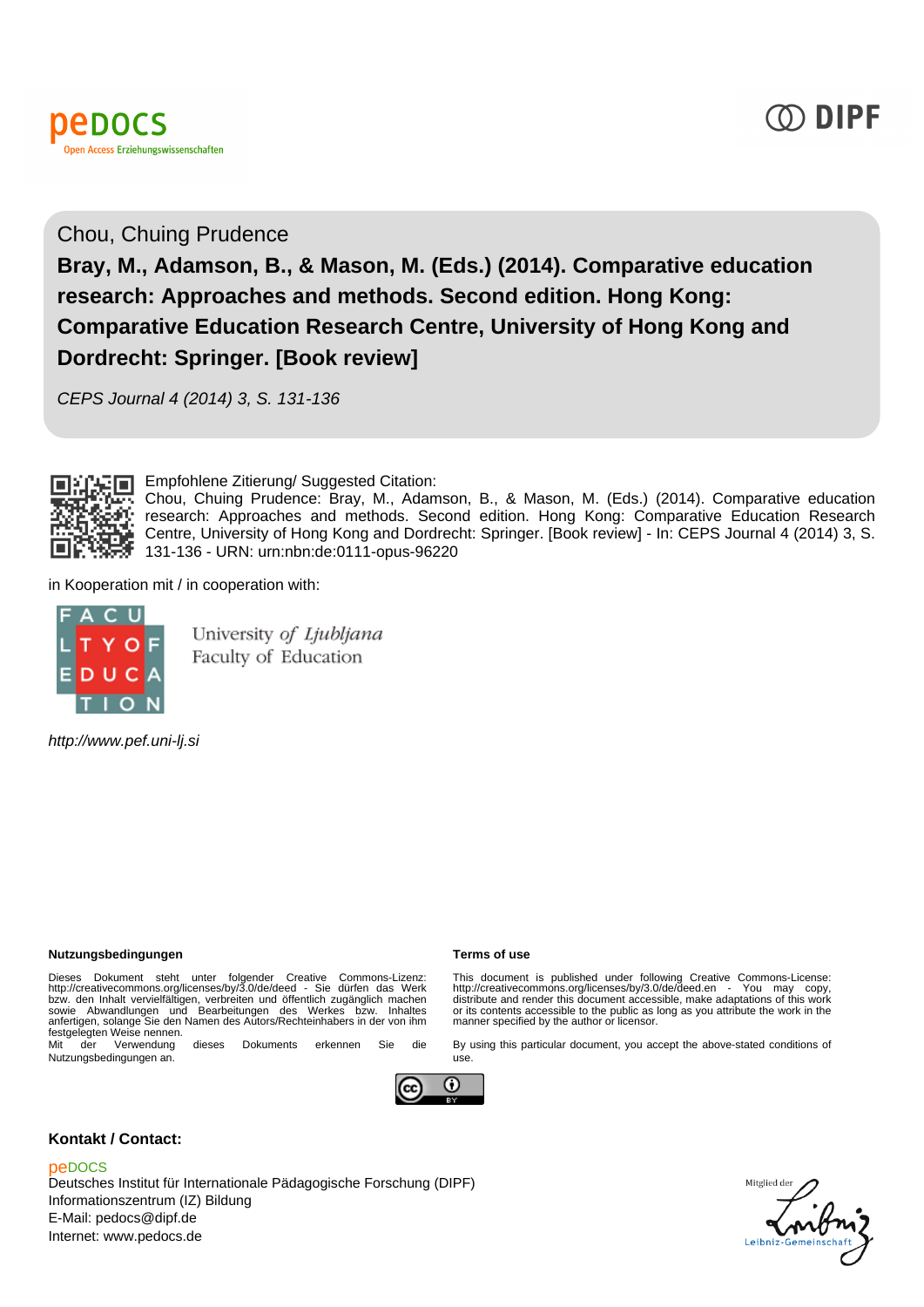Bray, M., Adamson, B., & Mason, M. (Eds.) (2014). Comparative Education Research: Approaches and Methods. Second Edition. Hong Kong: Comparative Education Research Centre, University of Hong Kong and Dordrecht: Springer. xvi + 453 p. ISBN: 978-988- 17852-8-2.

Reviewed by CHUING PRUDENCE CHOU<sup>1</sup>

In the seven years since the publication of the first edition of *Comparative Education Research: Approaches and Methods*, it is remarkable to see how much has stayed the same yet how much has changed in the field of comparative education. The second edition of the book reflects this, with both the expanded and retained content evolving to address developments in the field. The fact that the vast majority of the first edition has been included in the second edition of the book is testament to its enduring value as a foundational reference text in the field. The editors of the book, as well as many of its contributors, are recognised experts in comparative education and are well qualified to undertake such a wide-ranging project, which continues to leave a lasting impression on the field. Mark Bray is the former Director of the UNESCO International Institute for Educational Planning and former Chair of the World Council of Comparative Education Societies (WCCES). Bob Adamson, the second editor, is currently the Head of the Department of International Education and Lifelong Learning and former President of the Comparative Education Society of Hong Kong. Mark Mason, the third editor, is a Professor in the Department of International Education and Lifelong Learning at the Hong Kong Institute of Education. He also serves as Senior Program Specialist in the Curriculum Research and Policy Development of UNESCO. For researchers and students of comparative education, the collaboration between these editors and the contributing authors has resulted in a text that has defined the field, particularly in terms of its contributions to methodology, in a way few other books could.

As mentioned above, the second edition reveals both the extent to which the field of comparative education research has evolved over the seven intervening years, as well as the many key aspects that have remained the same. Among

<sup>1</sup> Fulbright Scholar and Professor, Department of Education, National Chengchi University, Taiwan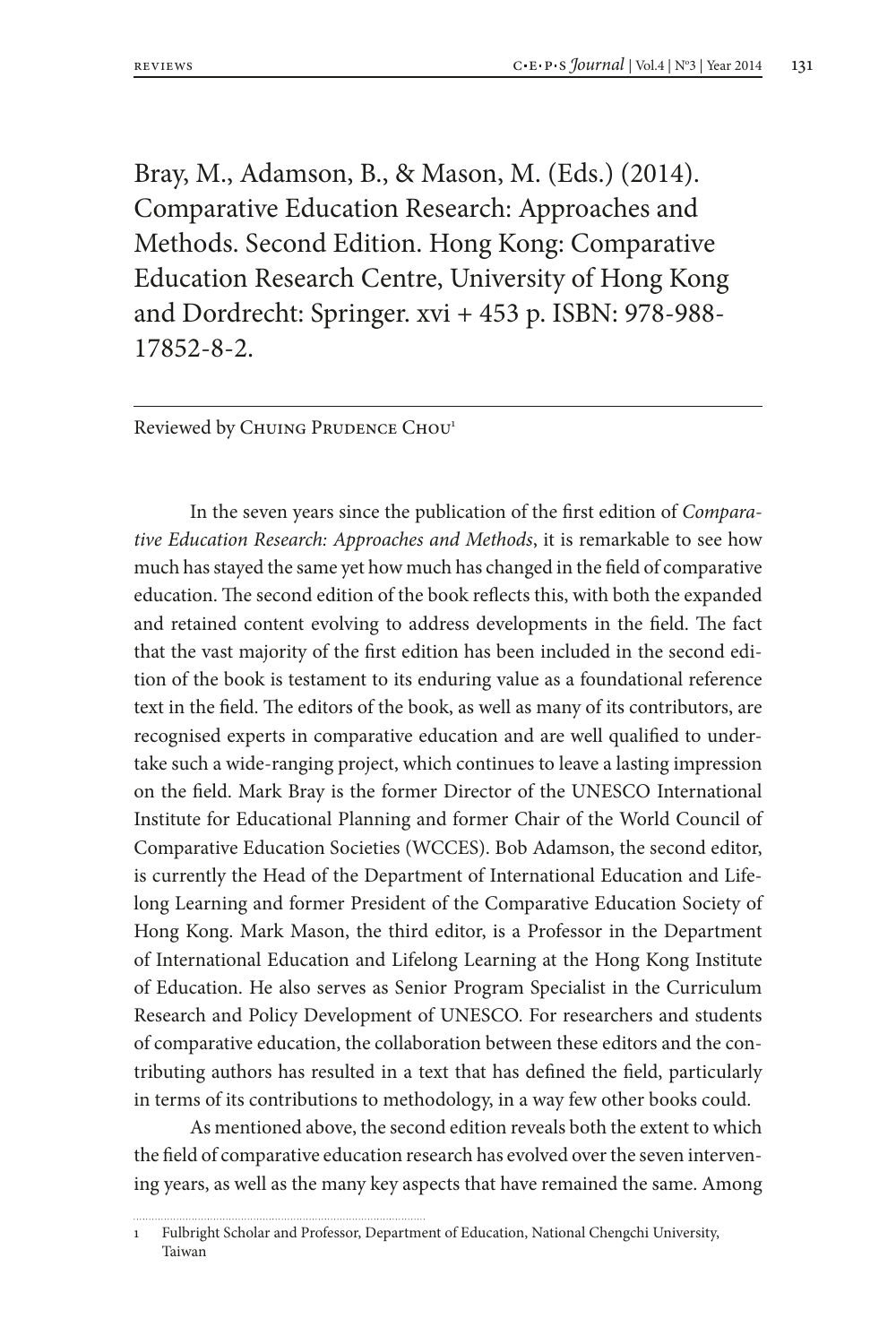the aspects that have changed or intensified in influence over the years, four are particularly worth mentioning. First, while the adoption of neoliberal, freemarket economic policies and the subsequent deregulation of education began in the 1980s, its influence in recent years has only continued to increase. Over the last decade, these trends have continued to put pressure on many education systems throughout Europe, North and South America, and Asia. As a result, the increasing gaps between rich and poor on the individual, school, national and international scales are obvious, and they continue to intensify ethnic conflict, cultural disputes and social instability. Second, in this new environment, increasing competitiveness and accountability have become the *raison d'etre* for many educational institutions. Accelerating competition between and within schools has run rampant and become the norm with which administrators, educators and students must all comply. Emphasis on benchmarking has become increasingly pervasive in all aspects of education systems. For students, this has been realised through international assessments of student academic achievement, such as the Programme for International Student Assessment (PISA), Trends in International Mathematics and Science Study (TIMSS), and Progress in International Reading Literacy Study (PIRLS), as well as standardised testing at the national and subnational levels. For educators and higher education institutes, world-class university rankings and the proliferation of publication indices as quantitative indicators of faculty and university performance, described as the SSCI syndrome, have continued to shape policies at all levels. In addition, the rise of information and computer technology has brought forth a new revolutionary trend in learning. The dominant role of the Internet in students' lives inside and outside the classroom has challenged conventional schools and classrooms in an unprecedented way, so that all educators, teachers and parents are forced to comply with the trend of change.

Researchers in the discipline of comparative education have responded to these changes over the last few years. For example, the World Congress of Comparative Education Societies (WCCES) has evolved accordingly, with themes such as "New Challenges, New Paradigms: Moving Education into the 21st Century" (Chungbuk, Republic of Korea, 2001), "Education and Social Justice" (Havana, Cuba, 2004), "Living Together: Education and Intercultural Dialogue" (Sarajevo, Bosnia and Herzegovina, 2007), "Bordering, Re-Bordering and New Possibilities in Education and Society" (Istanbul, Turkey, 2010), and "New Times, New Voices" (Buenos Aires, Argentina, 2013). The changing thematic emphasis of these high-profile conferences in recent years represents a collaborative effort to respond to the changing demands of comparative education research today. Education has long been a means of addressing inequality,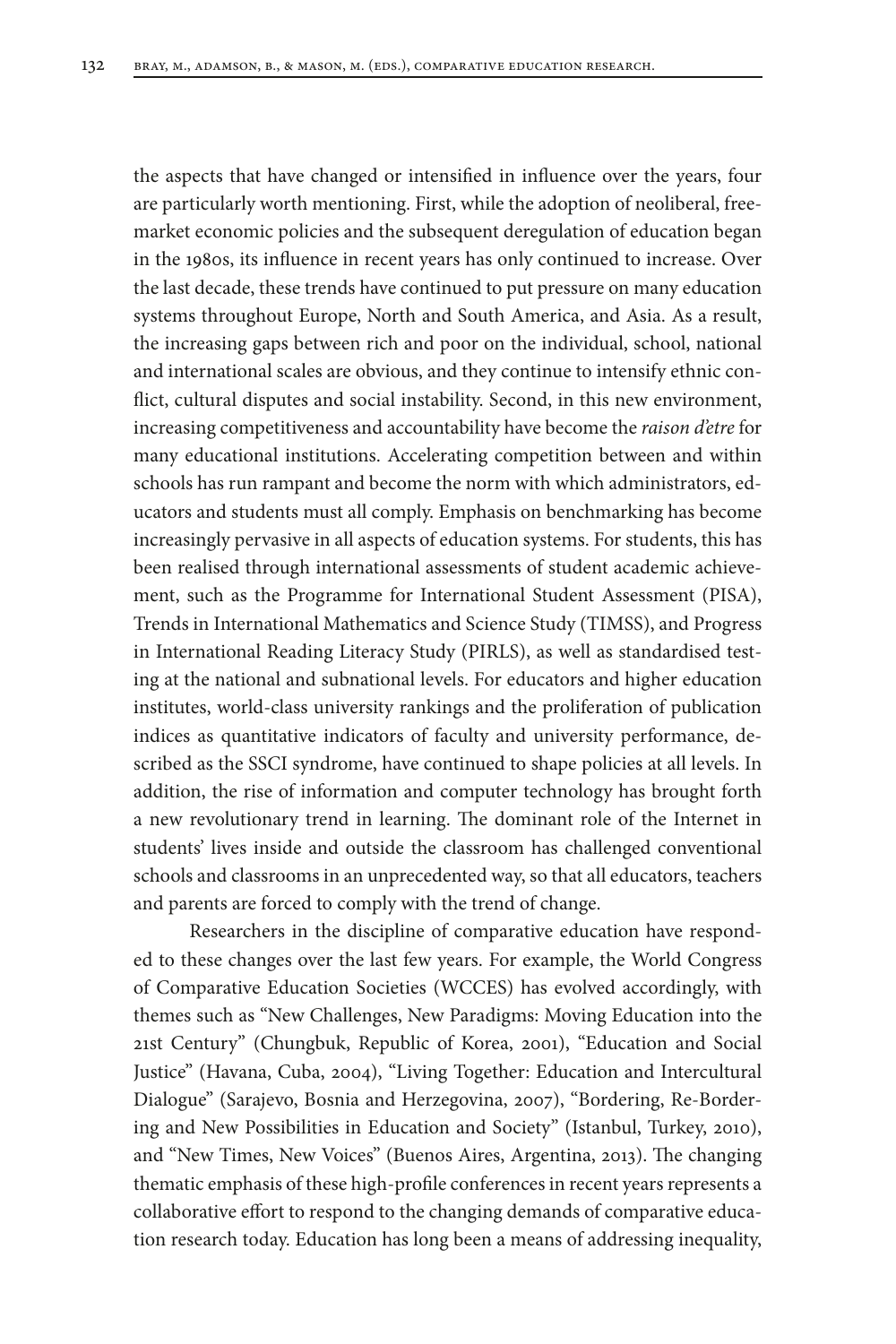and education research that aims to empower social groups that have traditionally been marginalised continues to increase in importance to this day. Recognising the global significance of this trend, the present book has been updated accordingly, most notably with the addition of a chapter on comparative approaches for race, class and gender. In responding to this ongoing evolution in comparative education research, the book also includes some subtle but significant changes to its structure and contributing authors.

Despite these significant changes, certain key aspects of the field of comparative education have remained constant over the years. For one, many studies still focus on international comparisons based on national characteristics and individual education systems. The nature of comparative education research still emphasises making comparisons using national data. International assessments of student achievement have continued to reinforce this as one of the dominant themes in the field. Furthermore, understanding what works in education and what does not by making comparisons still requires valid units of comparison. Given this basic tenet of comparative research, references that provide a methodological foundation for research are always in high demand in the field. Solid comparative methodology remains the basis for conducting meaningful research. George Bereday, for example, first introduced his fourstep method in *Comparative Method in Education* in 1964, emphasising four steps: description, interpretation, juxtaposition and comparison. Even today, this still remains a foundational reference text in comparative studies. The book under review can be described as being of similar significance, and it is one that other studies will refer to throughout the years.

With a particularly intensive focus on methodology, the book covers a wide range of topics in comparative education research. It contains three major sections, entitled "Directions", "Units of Comparison" and "Conclusions." As an introductory section consisting of three chapters, the first of these sections sets the stage for the chapters that follow. It begins with a discussion of actors in comparative education and the purposes of conducting comparative education research. Chapter 2 places the field of comparative education in the broader context of academic research and scholarly enquiry, paying particular attention to the interdisciplinary nature of the field and its close relationships with other fields in social sciences. In Chapter 3, the author elaborates upon quantitative and qualitative approaches to comparative education, each of which has its own distinct methodological orientations and functions in the field.

Contained within the second section of the book are the chapters that make the book uniquely valuable. In contrast to the thematic focus common to many reference texts, each chapter focuses explicitly on a specific unit of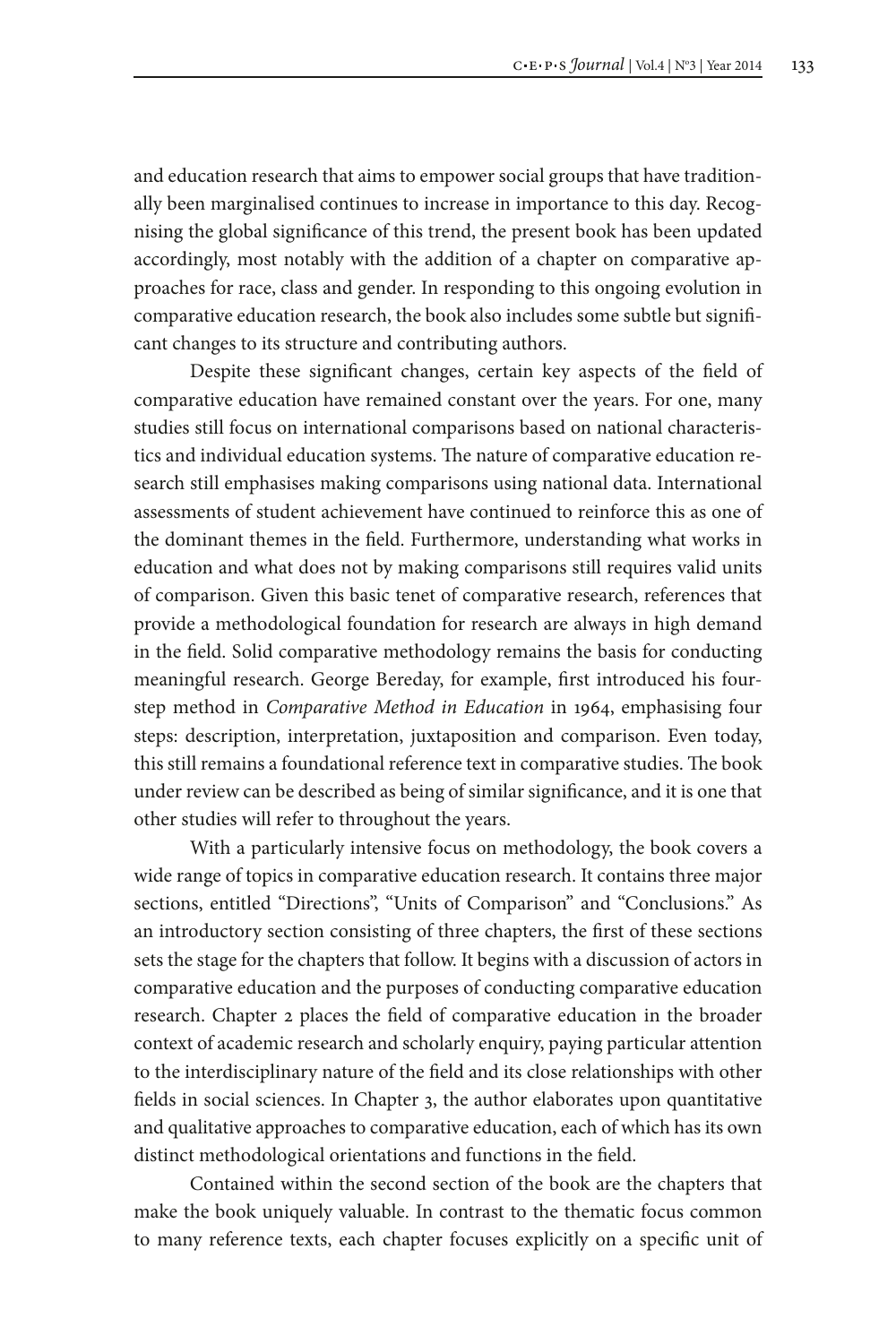comparison used in comparative education research. The units of comparison considered in the second edition include places, systems, times, race, class, gender, cultures, values, policies, curricula, pedagogical innovations, ways of learning, and educational achievements. The identification of these units of comparison dates back to a three-dimensional analytical framework developed by Bray and Thomas (1995), which categorised the possible units of comparison into "geographic/locational levels," "nonlocational demographic groups" and "aspects of education and of society" (p. 9). Taking this more holistic understanding of comparative education research as its foundation, the chapters address not only the conventional units of comparison, such as geographic entities and education systems, which have been the focus of research in many prominent studies, but also others that may serve as more relevant units of comparison based on the context. When using time as a unit of comparison, the chapter deals with astronomical time, biological time and geological time, as well as personal time and historical time. In dealing with cross-cultural and comparative research, the book points out some philosophical and methodological aspects for making comparisons. Another chapter focuses on studies of values in different education systems, which must take into account the relevant contextual factors in each society. Comparing education policies between different nations or systems is not uncommon in the global age. The chapter also discusses theoretical and methodological issues by illustrating comparative analyses of education policies.

Another hot issue in the field concerns how education systems design and carry out their curriculum. The authors examine different notions of curricula with a tripartite framework for curriculum comparison. In addition, more and more comparative education research focuses on educational change, reform and innovation internationally. This new trend has enriched the discipline by echoing and interacting with global demands for change. Comparing learning and intentional academic achievement has become the focus of international benchmarking for national competitiveness ranking. The two chapters devoted to this discussion describe and define concepts and terms for undertaking comparative analyses of learning and educational performance nationally and internationally.

The most significant addition to the second edition comes in the form of a new chapter that focuses on race, class and gender as units of comparison. In the new chapter, Jackson provides a refreshingly holistic discussion of studies on race, class and gender in comparative education. In particular, the relation of each demographic variable to the notion of identity (p. 195), the clear distinction between economic, cultural and social capital in determining class (p. 205),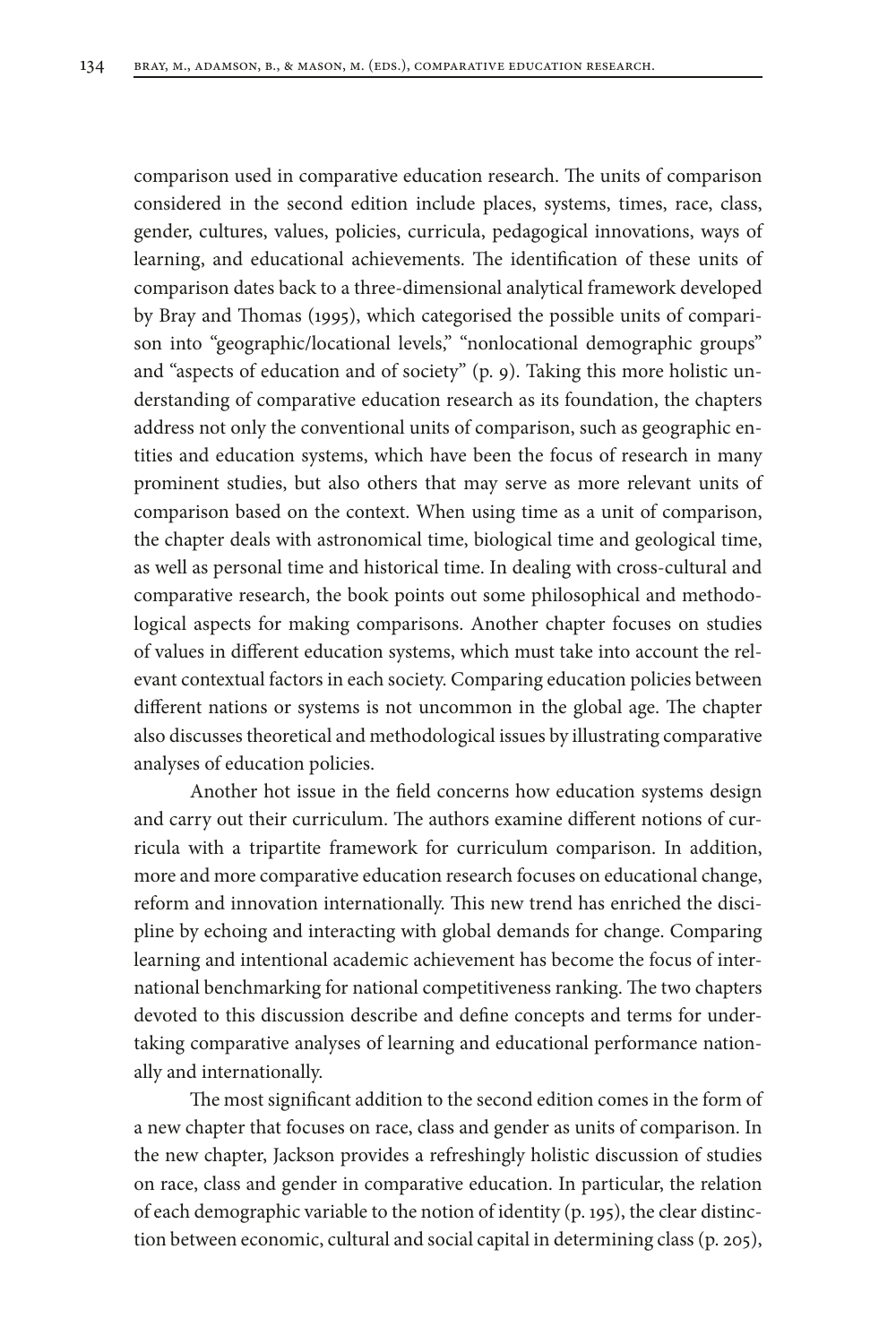and the inherent limitations of making between-country comparisons based on demographic indicators whose definitions vary from place to place. In the final section, the authors conclude with a discussion of models for comparative education research coupled with insights that one can gain from different comparative approaches and methods in education research.

Regarding the contributions of the book, the diagram of comparative education analyses can serve as one of the most significant milestones in the development of comparative education research methodology since Bereday's work in the 1960s. The book provides many solid methodological approaches and concrete examples, which is especially important given recent changes in the field. Secondly, it is a collaborative work by top experts in the field from around the world, including both researchers and practitioners. Most of the authors are specialists with solid backgrounds in theory as well as hands-on experience in conducting comparative education research. Moreover, the book has continued to change with the field, as evidenced in the new chapter, the structural changes, and the revised data and visuals, which veterans and newcomers alike will find useful and insightful.

Despite the book's rise to prominence as one of the key reference texts in the discipline, there remain a few points that leave room for improvement or expansion in supplementary academic research or in future editions of the book. For example, the order of the units of comparison within each chapter could be improved by reorganising its structure in a more logical way. It could either follow the structure of the cube advanced by Bray and Thomas in 1995 or have a clearer logical order of its own. In addition, many current educational issues, such as educational mentality and ways of learning and instruction, have been shaped by the advancement of new technology and the Internet. For example, it could touch upon issues such as how research methodology and approaches in comparative education could contribute to knowledge-infusion and knowledge-transfer in a world of declining reading. The inclusion of other prominent worldwide issues would be welcome, such as the spread of the SSCI syndrome in higher education among East Asian countries and the escalating value conflicts occurring between different generations when dealing with education policies and social disputes. The book could better serve a wider and more diverse readership if it were to emphasise the increasing role of technology, as in Chapter 12: Comparing Pedagogical Innovations, which is a crucial trend affecting how research must be updated to better fit the new Internet world.

Above all, the second edition of the book will be of great value not only to researchers of comparative education research but also to policymakers and